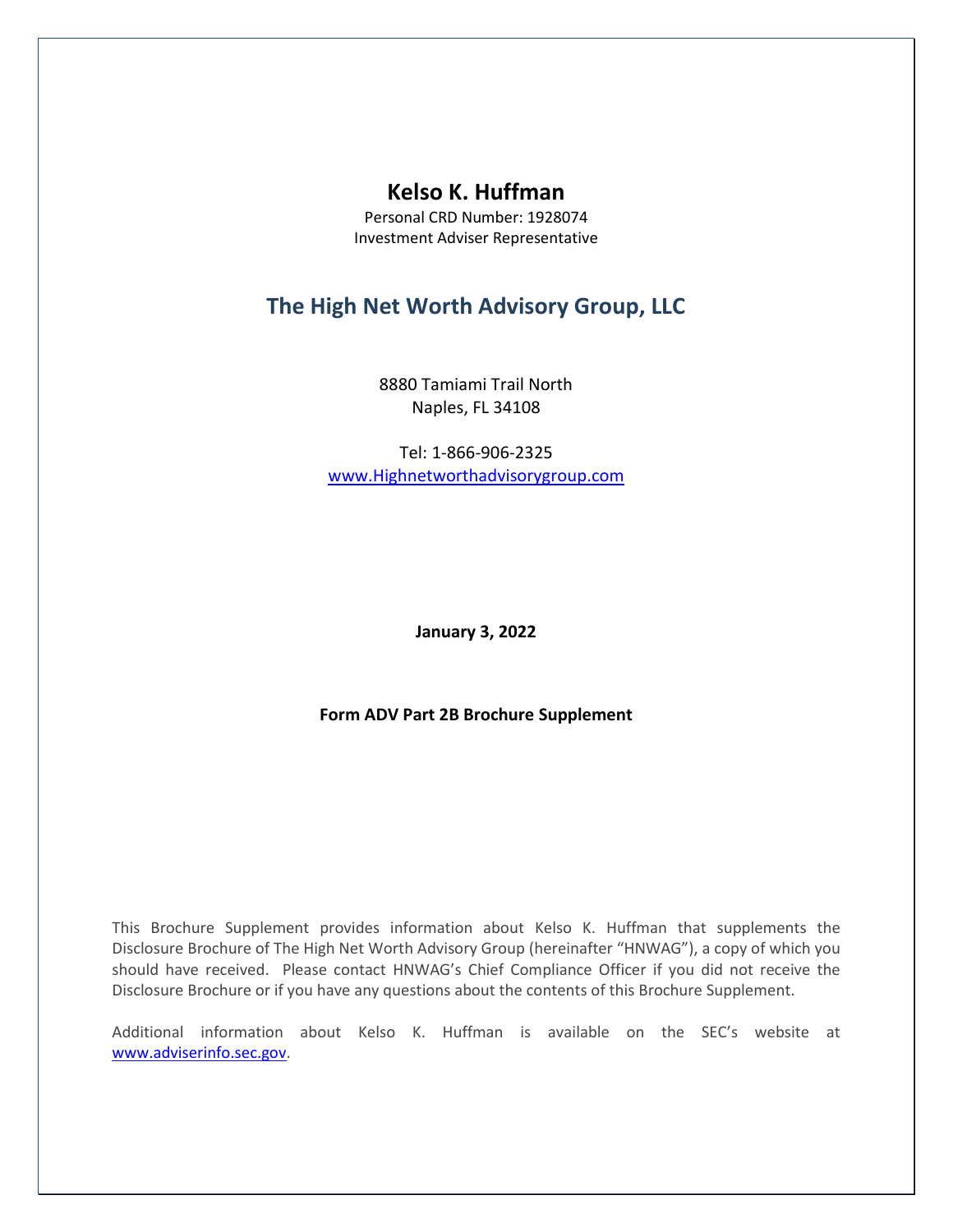The High Net Worth Advisory Group, LLC Form ADV Part 2B Brochure Supplement Page 2

#### **Educational Background and Business Experience - Item 2**

### **Kelso K. Huffman**

Year of Birth: 1959 *Formal Education After High School:*

■ The Ohio State University, B.S., Forestry, 1982

*Business Background for the Previous Five Years*:

- The High Net Worth Advisory Group, LLC, Practice Manager, 09/2021 to Present
- Raymond James & Associates, Financial Advisor, 03/2013 to 09/2021

#### **Disciplinary Information - Item 3**

Registered investment advisers are required to disclose all material facts regarding any legal or disciplinary events that would be material to your evaluation of Mr. Huffman and HNWAG. Mr. Huffman has no history of reportable legal or disciplinary events.

# **Other Business Activities - Item 4**

Mr. Huffman is a licensed insurance agent and may recommend insurance products offered by various insurance carriers. Please be advised that there is a conflict of interest in that there is an economic incentive to recommend insurance carriers and other investment products offered through such insurance carriers. The firm addresses the conflict by disclosing the conflict to the client and makes recommendations that are in the best interest of the client. Please also be advised that Mr. Huffman strives to put his clients' interest first and foremost, and clients are not obligated to purchase insurance products through Mr. Huffman.

It is anticipated that Mr. Huffman spends less than 5% of his professional time on this outside business activity.

# **Additional Compensation – Item 5**

Apart from the receipt of compensation from the outside business activities listed under Item 4 above, Mr. Huffman does not receive additional compensation or economic benefits from third party sources in connection to his advisory activities.

#### **Supervision - Item 6**

Mr. Huffman is an Investment Adviser Representative for HNWAG. In this capacity, Mr. Huffman is responsible for the monitoring of client portfolios for investment objectives and other account reviews. Mr. Huffman reports directly to David Morgan, the Chief Compliance Officer of HNWAG. Mr. Morgan can be reached at the phone number listed on the cover of this Brochure Supplement.

HNWAG has implemented a Code of Ethics and an internal compliance program that guides each Associated